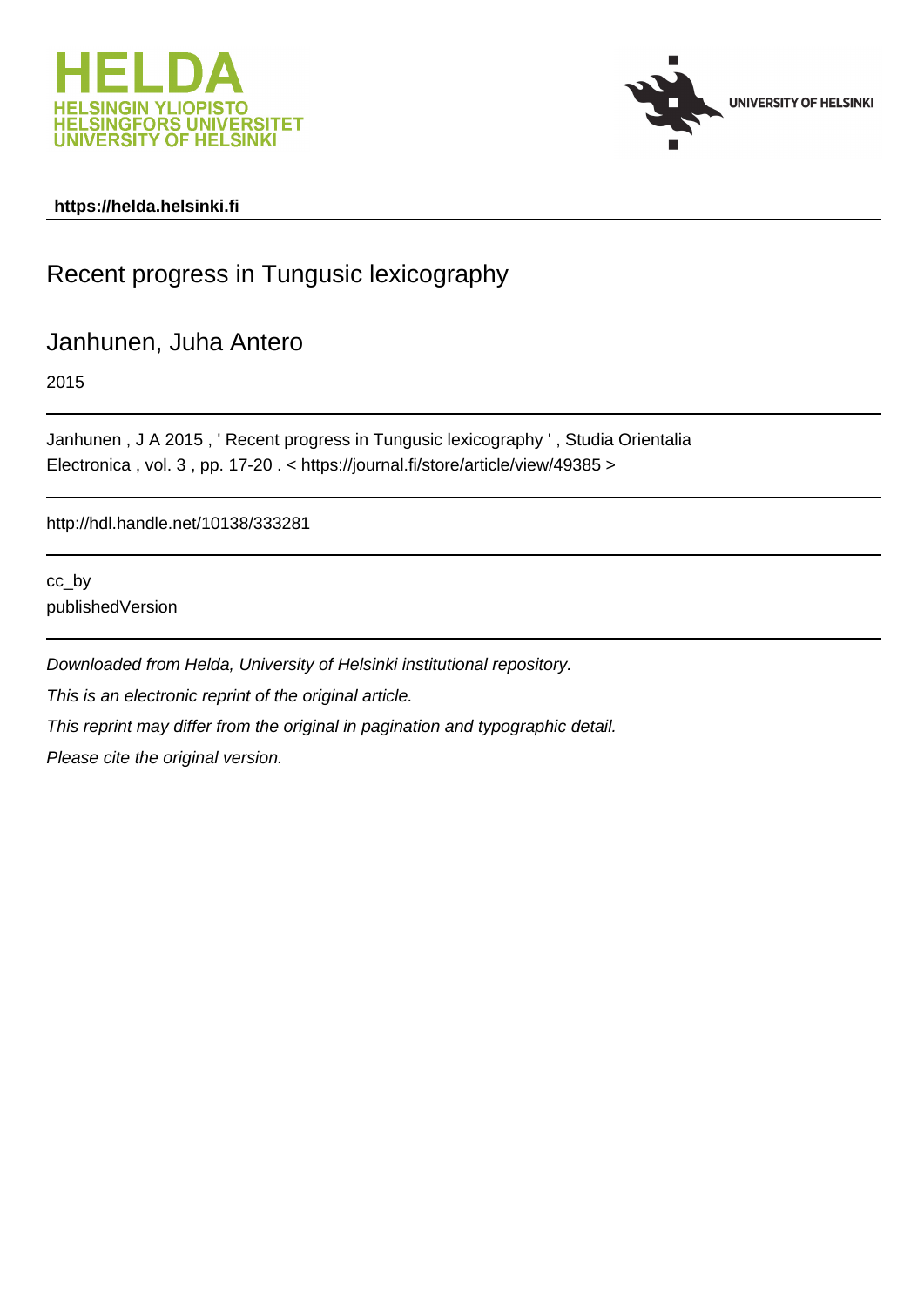## **RECENT PROGRESS IN TUNGUSIC LEXICOGRAPHY**

#### **Reviewed by Juha Janhunen**

*University of Helsinki*

Thanks to Russian authors publishing in the West, such as Andrej Malchukov, Igor Nedjalkov, and Irina Nikolaeva, the Tungusic languages have emerged from being little-known objects of exotic inquiry into the spotlight of general linguistics and language typology. Apart from those in Western Europe and North America, there are a few eminent Tungusologists in Japan and Korea, but much of the work done in these countries remains unknown to the rest of the world because of the language barrier. Tungusology is also developing in China, but most of the scholarship carried out in the Chinese framework still remains at a very low lever of quality and has almost no interaction with the international circles of the field.

There is, however, one branch of Tungusology that has always been international, and to which China has also made important contributions. This is the field of Manchu studies. As far as lexicography is concerned, a major work produced in eighteenth-century China is the "Manchu Pentaglot" *Wu ti Qing wen jian*, which records, in terms of a thematically organized system, the lexical resources of the five principal languages of the Manchu Empire: Manchu, Tibetan, Mongol, Turki, and Chinese. This work has mainly been available to modern scholarship via a facsimile print published in 1957 in Peking. As a major advance in the study of this source, it has now been published as a new Romanized edition with German translations and commentaries under the editorship of Oliver Corff:

*Auf kaiserlichen Befehl erstelltes Wörterbuch des Manjurischen in fünf Sprachen, "Fünfsprachenspiegel"*. Systematisch angeordneter Wortschatz auf Manjurisch, Tibetisch, Mongolisch, Turki und Chinesisch. Vollständige romanisierte und revidierte Ausgabe mit textkritischen Anmerkungen, deutschen Erläuterungen und Indizes. Ed. Oliver Corff, Kyoko Maezono, Wolfgang Lipp, Dorjpalam Dorj, Görööchin Gerelmaa, Aysima Mirsultan, Réka Stüber, Byambajav Töwshintögs, and Xieyan Li. Vols I–II. Wiebaden: Harrassowitz, 2013. liv + 1–564 pp. xii + 565–1110 pp. ISBN 978-3-447-06970-0.

Due to the sheer volume of the source, which comprises close to 19,000 entries arranged according to 36 semantic groups, the new edition has taken several decades to be completed, and the work has involved a large number of contributors specialized in the "five languages" of the dictionary, as listed on the title page. The new edition itself has well over a thousand pages (in *quarto*), comprising, apart from the actual dictionary, also a detailed discussion concerning the published and unpublished versions of the source as well as a number of other technical details.

Volume 3 (2015), pp. 17–20 http://ojs.tsv.fi/index.php/StOrE

Licensed under Creative Commons Attribution 3.0 License. ISSN: 2323-5209

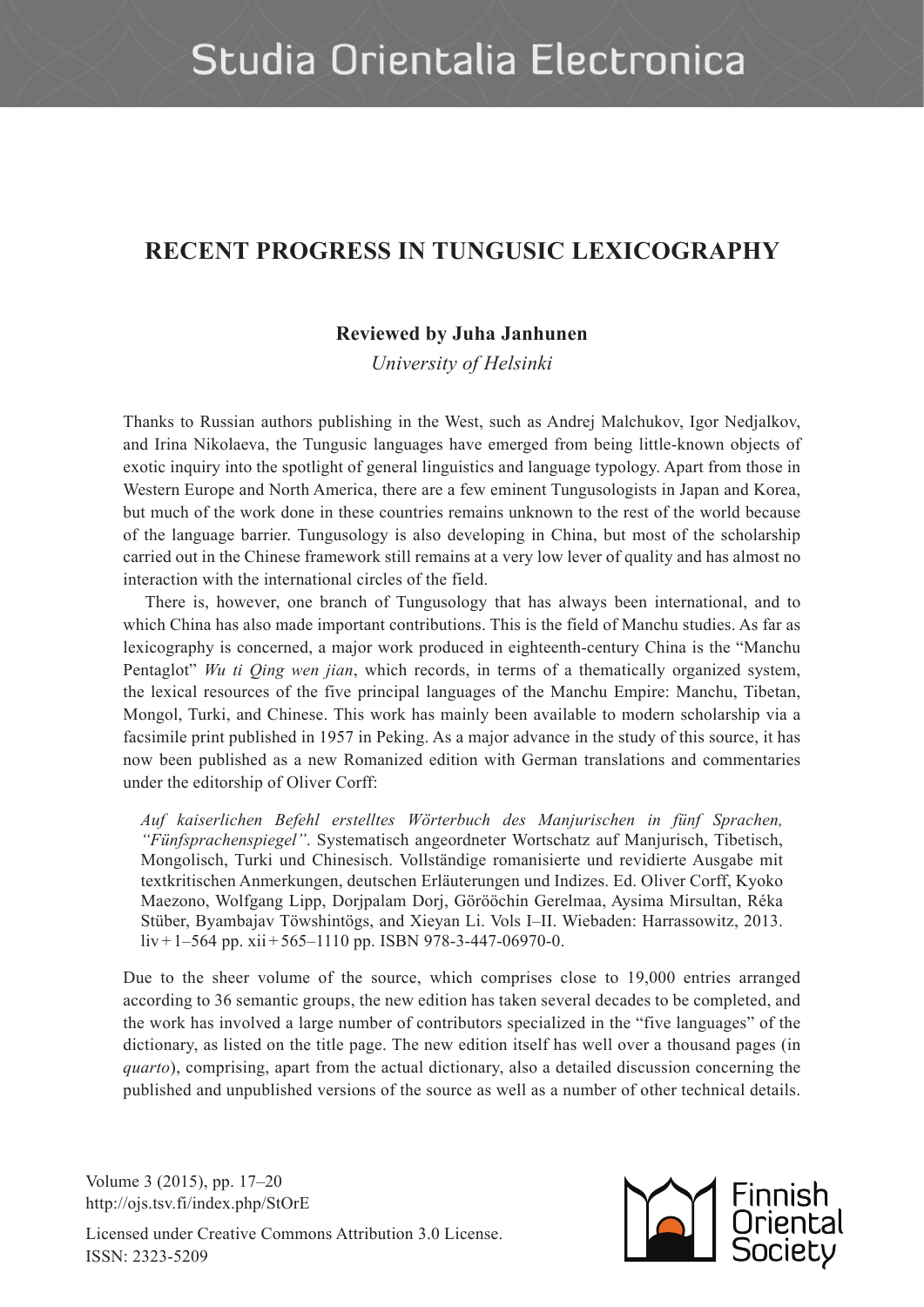It is perhaps particularly encouraging that the edition was published with German as the scholarly metalanguage, thus avoiding the common overemphasis on English as a language of international scholarship.

While basically a dictionary of Manchu words and expressions, the "Manchu Pentaglot" serves, of course, equally well as a source for the other four principal languages of the empire. Until now it has most often been used as a source of lexical comparisons between Manchu and Mongol, but the new edition will certainly increase its use for the study of Tibetan and Turki, as well. The latter may be understood as the Late Eastern Chaghatai language, as used in East Turkestan by the ancestors of the modern Uighur. Not without interest are the Manchu transcriptions of the Tibetan and Turki data, as well as the occasional colloquial features of the Mongol data. In the new edition, the Mongol data are complemented by a transcription in Cyrillic Khalkha.

The editorial work led by Oliver Corff is generally very careful, and the external realization of the two volumes by Harrassowitz is of a high quality. As already mentioned in an extensive review by Michał Németh (*Folia Orientalia*, vol. 51, 2014, pp. 415–420), it is difficult to find problems with the edition. There is one aspect, however, which the editor could – and should – have considered more carefully, viz the issue of transcription and transliteration. As it is, the editor has chosen to use the conventional systems of Romanization for both Mongol and Tibetan, although more scientific alternatives would have been available. The Romanization of the Manchu transcriptions of non-Manchu words is a challenge which could also have been met with some innovative solution.

Another major contribution to Manchu lexicography is the new edition of Jerry Norman's dictionary:

**Jerry Norman**, with the assistance of Keith Dede and David Prager Branner. *A Comprehensive Manchu-English Dictionary*. (Harvard-Yenching Institute Monograph Series 85) Cambridge: HUP, 2013. xxvi + (2) + 418 pp. ISBN 978-0-674-07213-8.

With Norman's (1936–2012) illness and death, this came to be a posthumous work, whose final publication was possible thanks to the involvement of Keith Dede and David Prager Branner. The volume contains a short biography of Norman by Prager Branner, as well as a preface by the author, a "guide to Manchu pronunciation and script", based on the speech of the Sibe Manchu professor Kuang Lu (1900–1973), and a "list of conventions and symbols". The actual dictionary follows the model of the first edition, which bore the title "Concise Manchu-English Lexicon" (1978), but is considerably larger, as the name implies. Although there is a recent re-edition of Erich Hauer's *Handwörterbuch der Mandschusprache* (2007), a work of about the same size, it is likely that Norman's dictionary will long remain the most commonly used lexicographical tool for Manchu.

In spite of the Western activity in Manchu studies, basic work on the other Tungusic languages is still carried out largely in Russia and in Russian. Among the Tungusic languages, extensive lexicographical works have long been available on Ewenki and Ewen, as well as Nanai, while the other languages, especially those spoken in the Amur region, have remained less well documented. With the appearance of the dictionaries of Jirô Ikegami (*Uiruta go jiten*, 1997), L.V. Ozolinya (*Oroksko-russkii slovar'*, 2001), and L.V. Ozolinya with I.Ia. Fediaeva (*Orokskorusskii i russko-orokskii slovar'*, 2003), the Orok alias the Uilta language has been more or less completely covered, and major progress in Udeghe lexicography was marked by the *Udeghe*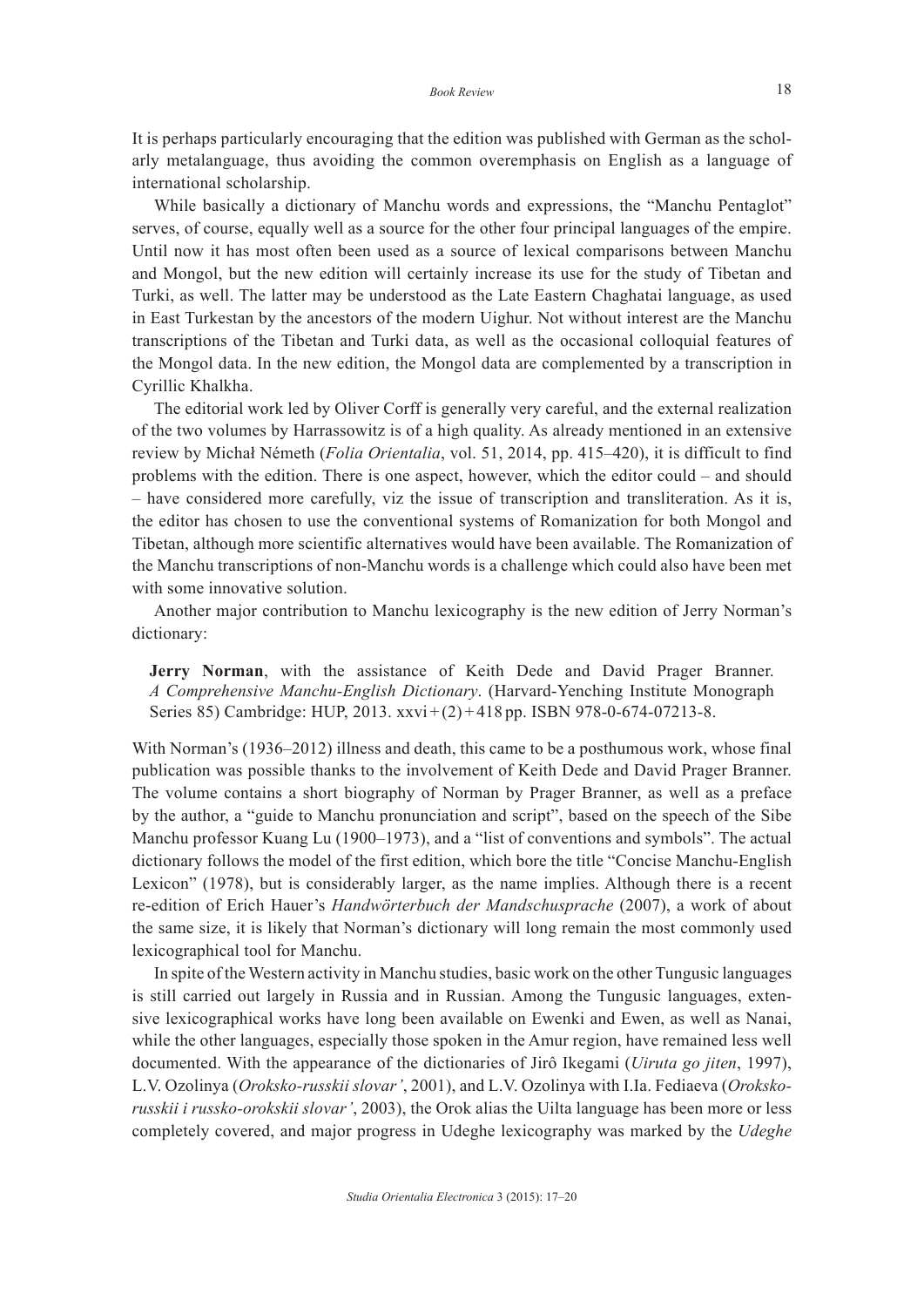*Language Dictionary* of V.T. Kyalundzyuga and M.D. Simonov (reviewed by the present author in *Studia Orientalia*, vol. 85, 2000, pp. 459–465). Even so, new works are still being published, and among the most active contributors in recent years has been Albina Girfanova, today the foremost authority on the Udeghe language. Among other things, Girfanova has published a small practical study tool containing a thematically arranged dictionary of Udeghe:

**A.X. Girfanova**, *Uchebnyi tematicheskijj slovar' udègeiskogo iazyka*. Saint Petersburg: Sankt-Peterburgskii gosudarstvennyi universitet, Filologicheskii fakul'tet, 2012. 96 pp. No ISBN.

Unfortunately, this work will not be easy to acquire, since it appeared without an ISBN number and in an extremely small printing of only 75 copies. According to the preface, the publication is mainly intended for "students of philological specializations", but it may also serve those younger ethnic Udeghe who want to learn at least some elements of their traditional language. The volume is based on an earlier Udeghe dictionary by Girfanova (*Slovar' udègeiskogo iazyka*, 2001) and contains thematic vocabularies on 20 topics, covering chronology, astronomy, hydrology, zoology, botany, anatomy, kinship terms, as well as several other aspects of social structure and material and spiritual culture. There is also an alphabetically arranged Russian-Udeghe index.

Girfanova, together with N.L. Sukhachev, has also been active in making available the heritage of the famous scholar of the Amur region V.K. Arsen'ev. Although Arsen'ev (1872– 1930) was basically a military explorer, cartographer, geographer, and ethnographer, he also collected linguistic material on the Udeghe and Oroch languages. From this material, preserved in the archives of the Society for the Research of the Amur Region (Obsshestvo izucheniia Amurskogo Kraia) in Vladivostok, Girfanova, and Sukhachev have now published a critical edition of Arsen'ev's lexical data on "Oroch":

**V.K. Arsen'ev**, *Russko-orochskii slovar': Materialy po iazyku i tradicionnoi kul'ture orochei i udègeicev*. Ed. A.Kh. Girfanova & N.L. Suxachev. Saint Petersburg: Filologicheskii fakul'tet Sankt-Peterburgskogo gosudarstvennogo universiteta, 2008. 494 pp. ISBN 978-5-8465-0755-5.

In this context, the term "Oroch" is to be understood in the sense Arsen'ev used it, that is, as a collective name for the entire dialectal continuum of Udeghe and Oroch. Although in many cases the two languages are indinguishable, most of the data seem to derive from Udeghe, which itself may be seen as an innovative southern sub-branch of Udeghe-Oroch (Orochic), one of the four principal branches of Tungusic. The manuscript version of the dictionary was completed by Arsen'ev in 1908–1909, with later corrections and additions. Apart from the edited form of this dictionary (pp. 18–264), the publication by Girfanova and Sukhanova contains an index of Tungusic words (pp. 265–428), a thematic word list with ethnographical commentaries by Arsen'ev (pp. 429–454), a republication of Arsen'ev's booklet *Lesnye liudy udèxejcy* (pp. 455–493, originally published in Vladivostok in 1926), as well as a biographical and technical introduction by the editors (pp.  $3-17$ ). Altogether, in spite of the fact that Arsen'ev was not linguistically trained, this is an important new source of primary material on Udeghe-Oroch.